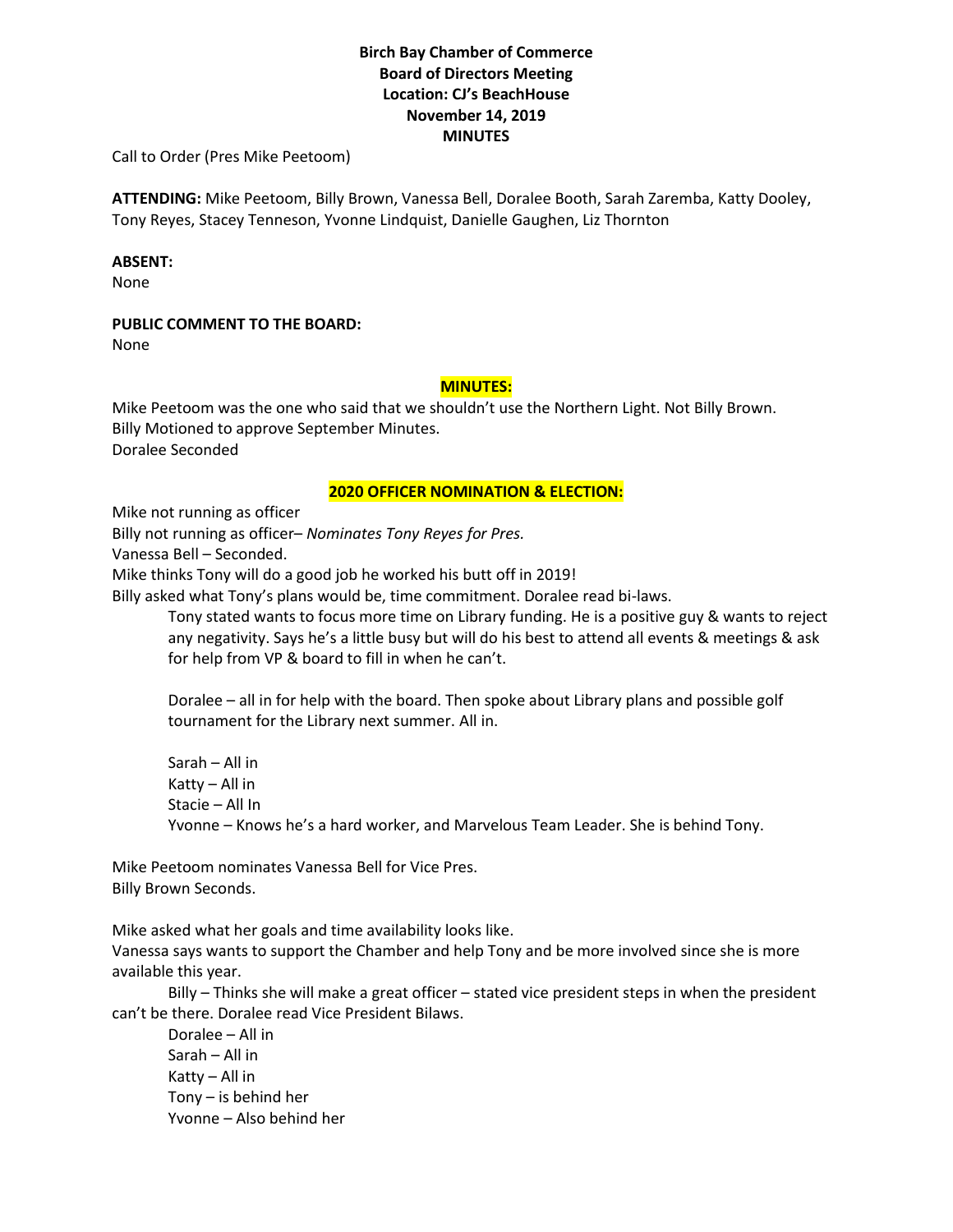Treasurer position – Doralee read bilaws.

Mike Nominated Yvonne for Treasurer. Billy Seconds Yvonne being treasurer. Stacie – Thinks that is fantastic Tony – Great idea Sarah – Sounds wonderful Doralee – Loves that idea – for shopping ease for events etc. Vanessa – Loves that idea Yvonne wants to work more with the accountant. She is available and lives closely.

Secretary Position Stacie – Maybe next year. Sarah – says Not me. Doralee reads bi-laws. Board decides that Danielle, event coordinator will type up the minutes. Stacie – Not too available during first quarter, but she might be able in the second half of the year. Billy Brown nominates Doralee Mike Seconded Doralee agrees if girls at VIC help with the organization & typing. Katty offered to learn more for a possible position in 2021.

Unanimous votes for: Tony – President Vanessa – Vice President Doralee – Secretary Yvonne – Treasurer

Mike turns over the meeting to Tony Reyes.

### **BOARD SIGNS CONFLICT OF INTEREST DISCLOSURE**

Yvonne notes her Embroidery company on the disclosure

### **2020 DIRECTORS – CONTACT INFO UPDATE**

All directors updated.

### **FINANCE REPORT:**

Balance \$6,427 as of today Check coming next week for part of LTAC Grant about \$4679 Average Monthly Expenses \$7,565 Will have some leftover grant \$ Next meeting we will vote on what to do with it. **Computers** The computers purchased last years aren't what we need to move forward. Add for Polar Bear Plunge Mike wants to skip Way ahead of where we were last year. We managed our events better this year and didn't take a major loss on any of them. Payroll added to the events rather than allocating Payroll to specific events. Billy bought up Parks & Rec Grant for 20K for 2020 and if we should apply for it. Heat Press

Mike Motions to accept Finance report – Stacie Tennyson seconds.

**MEMBER OF THE MONTH: November –** Yvonne's Embroidery – Unanimous **December –** FOBBL – Unanimous after a lot of discussion.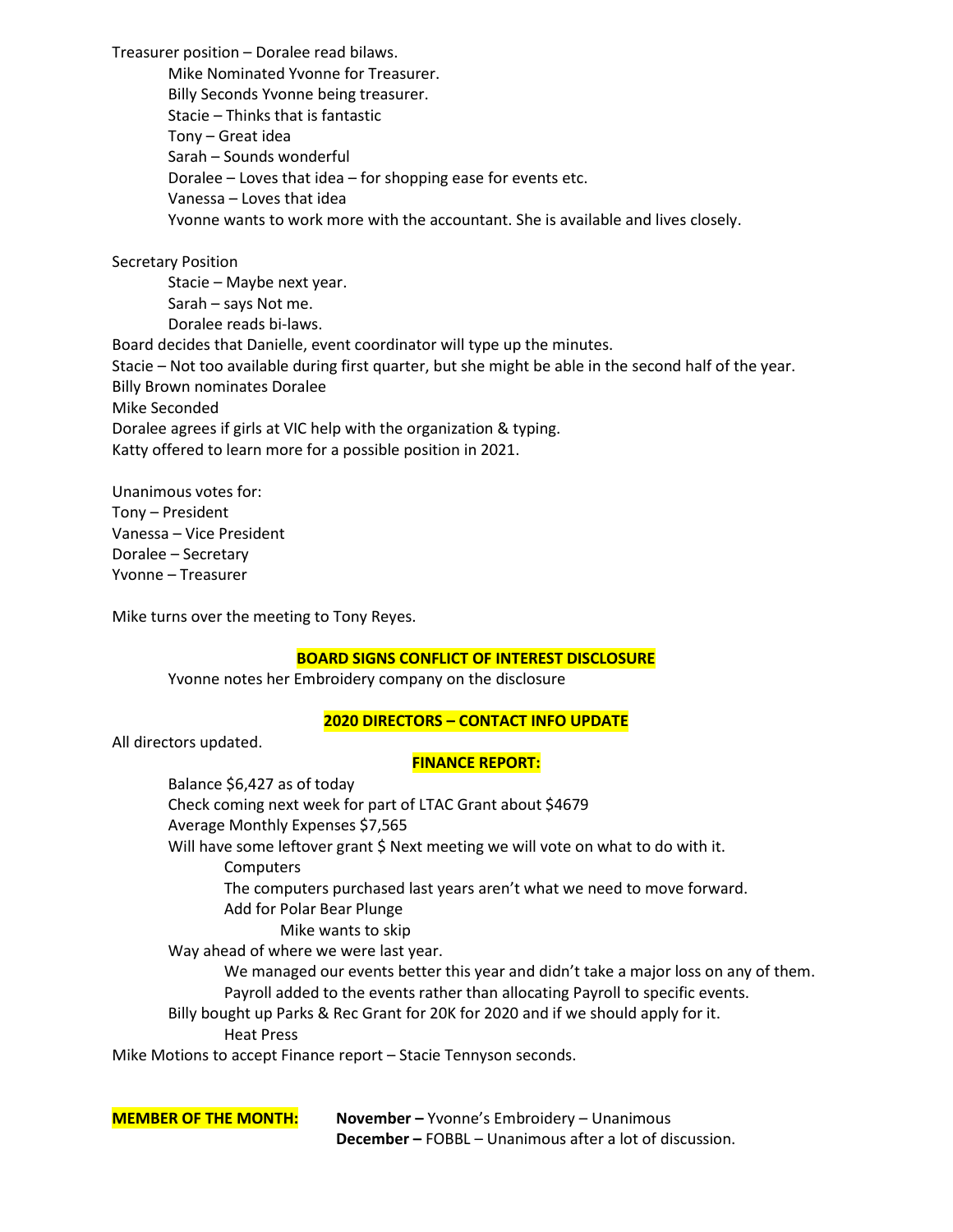# **DECEMBER LUNCHEON:** Speaker – Library to speak. FRIENDS OF BIRCH BAY LIBRARY Location: Italian Restaurant? Vogt House? Doralee to confirm space allowances

### **LIAISON REPORT:**

Berm Contract – given to Granite – a Whatcom County Business Roland will be coming to all Chamber Luncheons from now own. Liz has been added to the contact list and will give her the first updates.

Satpal Sidhu is our new county representative – We need to get to know him, we shall invite him to the next luncheon. Doralee wants to remind them that there are monies for the bathrooms at the park set aside. Other Winners:

Ben Ellenbaas Dougal Thomas (speaks truth)

Blaine School District Meeting Monday night (11/18/19) regarding property location for possible Birch Bay School. 10 – 20 acres within the Birch Bay UGA.@ Birch Bay Bible Church

Library – BBCOC AGM raised over \$700!!

Blaine also wants to build a new library… possible levy options will be upcoming. Doralee will have more information on that in December.

#### **EXECUTIVE DIRECTOR REPORT**

Survey Results. Will send to members who haven't done it yet. Should be done at each event as well. Billy, Tony etc liked the survey.

AGM went well, if BBCOC pays for Rachael's gift only \$20 is coming out of Chamber Account. Rachael's award was touching for all.

LTAC Grant Contract due tomorrow Danielle to take it to the County. Mail here at the Chamber is a mess.

County meeting to approve is December 3<sup>rd</sup>. Tony will go. Doralee will try and go too.

FanFest shorted our payment for FanFest 2019. 6 individual checks were sent to the wrong address. FanFest sent an email about a flag, no one knows anything about the flag, but we all agree we should send them a 49ers flag for the \$2K they still owe the BBCOC

Winter Hours – 9am – 3pm Daily Chamber doing lots of activities for members and marketing for them – Newsletters, etc. Increases need to be looked at on contracts again Look into Trini's Holiday Pay. Because she is under 20 hours she wouldn't get holiday pay.

Mike – Pitched Christmas Bonuses for the Employees. Vanessa and Billy said they should have a closed door meeting on that before next meeting.

Invoices have been mailed for all November/December & January. Blaine Visitor Center is going to be contracted out.